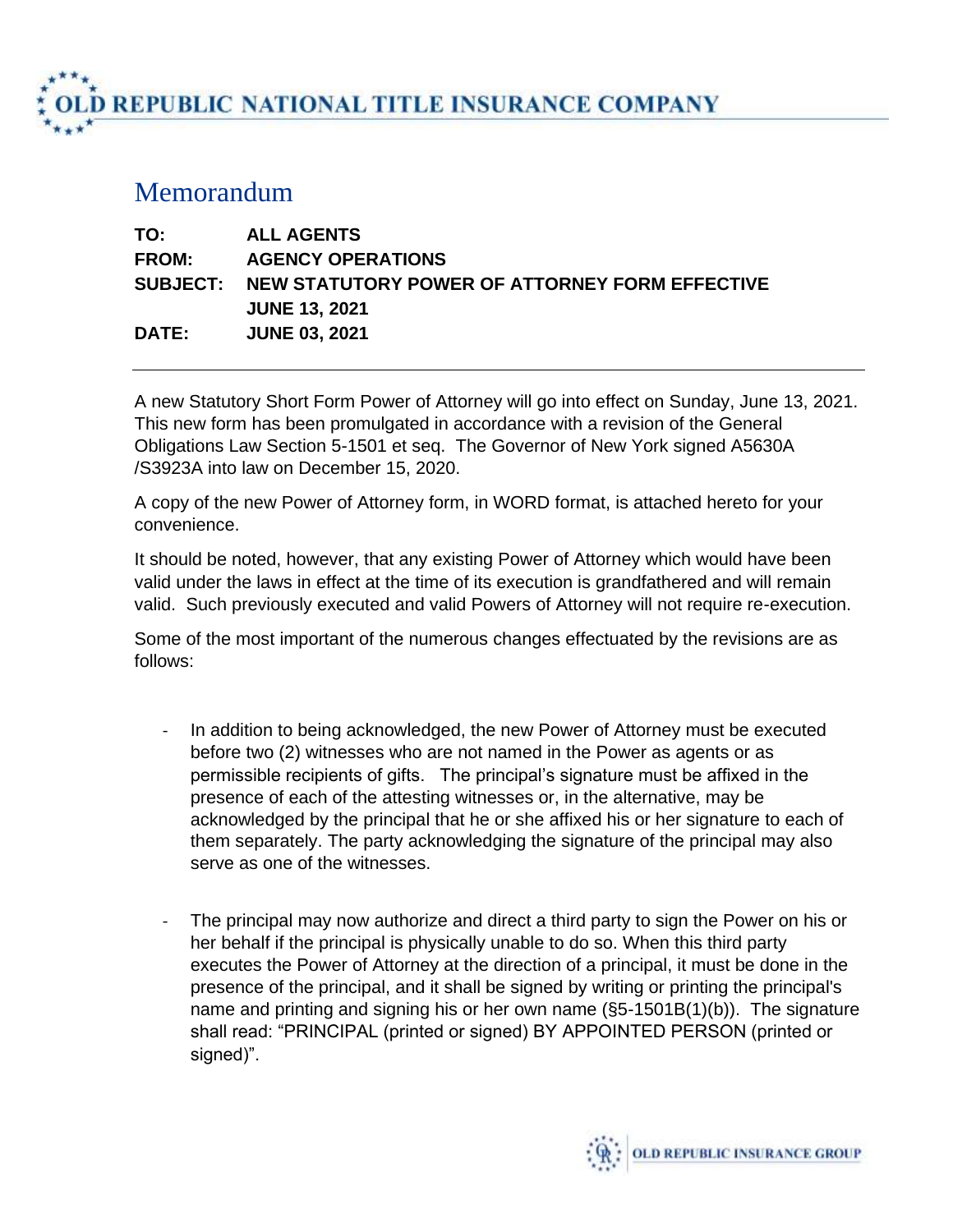## Memorandum

- There is no longer a requirement that the exact wording of the statutory form be utilized as long as the form substantially conforms to the statutory form. In the event optional or non-relevant provisions are omitted, or if there are errors in spelling, punctuation or formatting, the form will still be deemed to be acceptable. (§5- 1501B(1)(d), §5-1501B(2) and §5-1501(2)(n)).
- It is now unlawful for any third party to unreasonably refuse to honor a properly executed power created either pursuant to the new provisions or an existing statutory short form power of attorney properly executed in accordance with the laws in effect at the time of its execution §5-1504(2) and §5-1504(4)(b). The law subjects any third party in New York who unreasonably rejects a valid power (including an existing power executed prior to this change in the law) without reasonable cause, to an award of damages, including attorney's fees, in any action (brought under §5- 1510) to compel such third party to accept the power §5-1504(4)(b). The law establishes a 10-business day period (see §5-1504(3)(a)) within which time a party who is presented with a statutory short form power of attorney must either honor the power (§5-1504(3)(a)(a)) or provide a written rejection, which rejection is to be delivered to both the principal and agent, specifically setting forth all of the reasons for rejecting the power (§5-1504(3)(a)(b)). Notice of rejection shall be considered delivered at the time such notice is mailed. Also within that time period, a third party may request the agent to execute an acknowledged full force and effect affidavit pursuant to §5-1504(7) if such affidavit was not presented to the party with the power of attorney §5-1504(3)(a)(c).
- Section § 5-1504(1)(d) of the statute provides that a third party may request, and rely upon, without further investigation:
- a) An agent's certification under penalty of perjury of any factual matter concerning the principal, agent or power of attorney; and,
- b) An opinion of counsel as to any matter of law concerning the power of attorney if the person making the request sets forth in a writing or other record the reason for the request. Such opinion of counsel must be provided at the principal's expense unless the request is made more than ten business days after the power of attorney is presented for acceptance. § 5-1504(1)(e)
- c) Upon presentation of the agent's affidavit and/or the attorney opinion, the party shall have seven (7) business days to honor the power, unless there remain other valid, unresolved grounds for rejection. 1504(3)(a)(c)

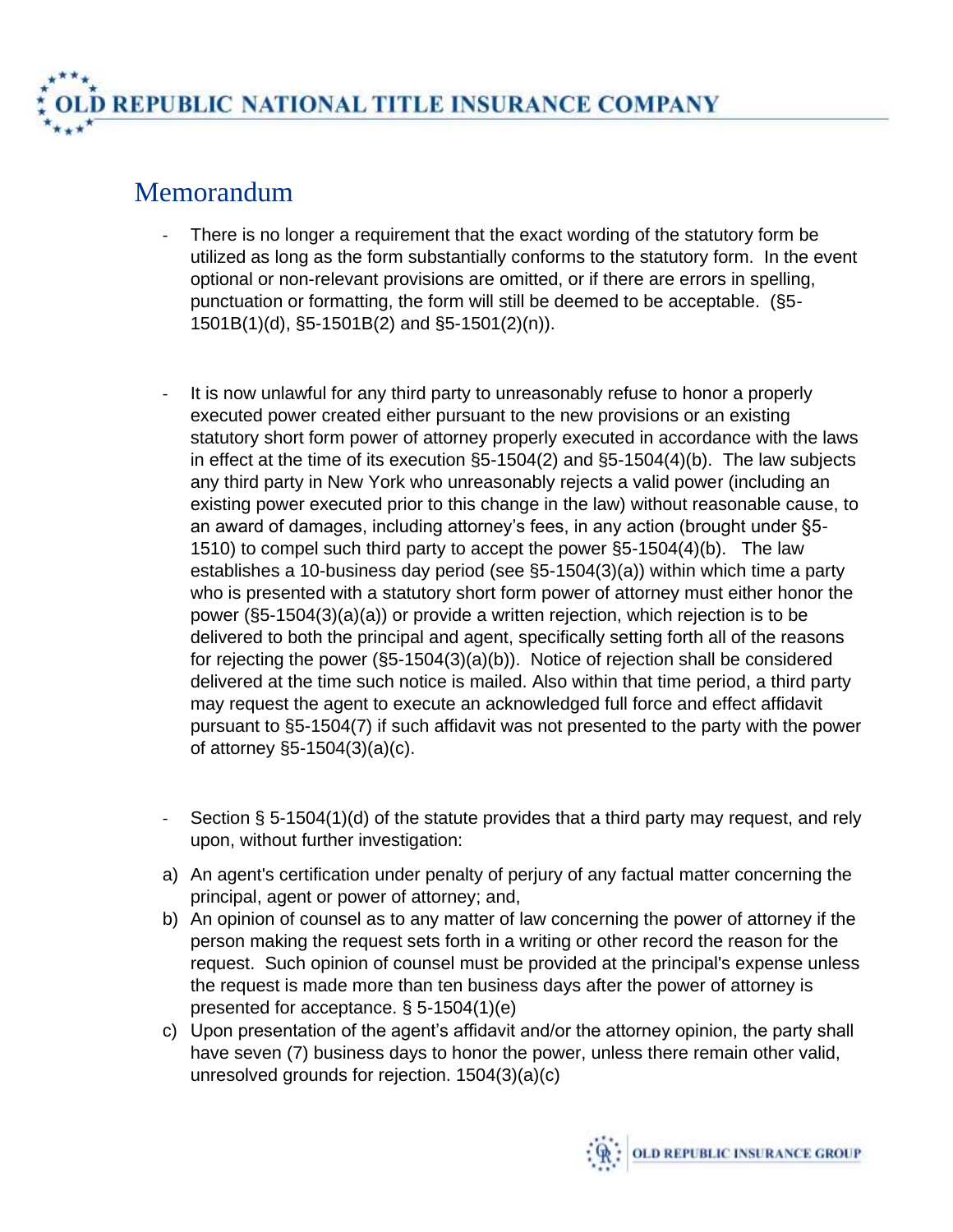**D REPUBLIC NATIONAL TITLE INSURANCE COMPANY** 

## Memorandum

- Examples of valid reasons for rejection of the Power, as set forth in §5-1504(3)(a) and §5-1504(2)(a) include:
- a) Non-conforming form
- b) Missing or wrong signature
- c) Invalid notarization
- d) Unacceptable identification
- e) Presentation of uncertified copy of statutory short form power
- f) Knowledge of a referral of the principal, agent or a person acting for or with the agent to the local adult protective services unit
- g) Actual knowledge of the principal's death or a reasonable basis for believing the principal has died;
- h) Actual knowledge of the incapacity of the principal or a reasonable basis for believing that the principal is incapacitated where the power of attorney tendered is a nondurable power of attorney;
- i) Actual knowledge or a reasonable basis for believing that the principal was incapacitated at the time the power of attorney was executed;
- j) Actual knowledge or a reasonable basis for believing that the power of attorney was procured through fraud, duress or undue influence;
- k) Actual notice, pursuant to subdivision five of this section, of the termination or revocation of the power of attorney;
- l) The refusal by a title insurance company to underwrite title insurance for a gift of real property that does not contain express instructions or purposes of the principal with respect to gifts in the modifications section of the statutory short form power of attorney or in the non-statutory power of attorney;
- m) The refusal of a request for a certification or an opinion of counsel under paragraph (d) of subdivision one of this section.

If the agent and/or principal responds to the reasons for rejection in writing to the third party, the third party shall, within seven (7) business days after receipt of said response:

- a) Honor the power; or,
- b) Finally reject the power in a writing sent to the agent, principal and any attorney that provided an opinion as to the validity of the power that sets forth the reasons for the final rejection.
- Examples of unreasonable grounds for the rejection of the power as set forth in §5-1504(2)(b) include:
- a) The power of attorney is not on a form prescribed by the third party to whom the power of attorney is presented.
- b) There has been a lapse of time since the execution of the power of attorney.